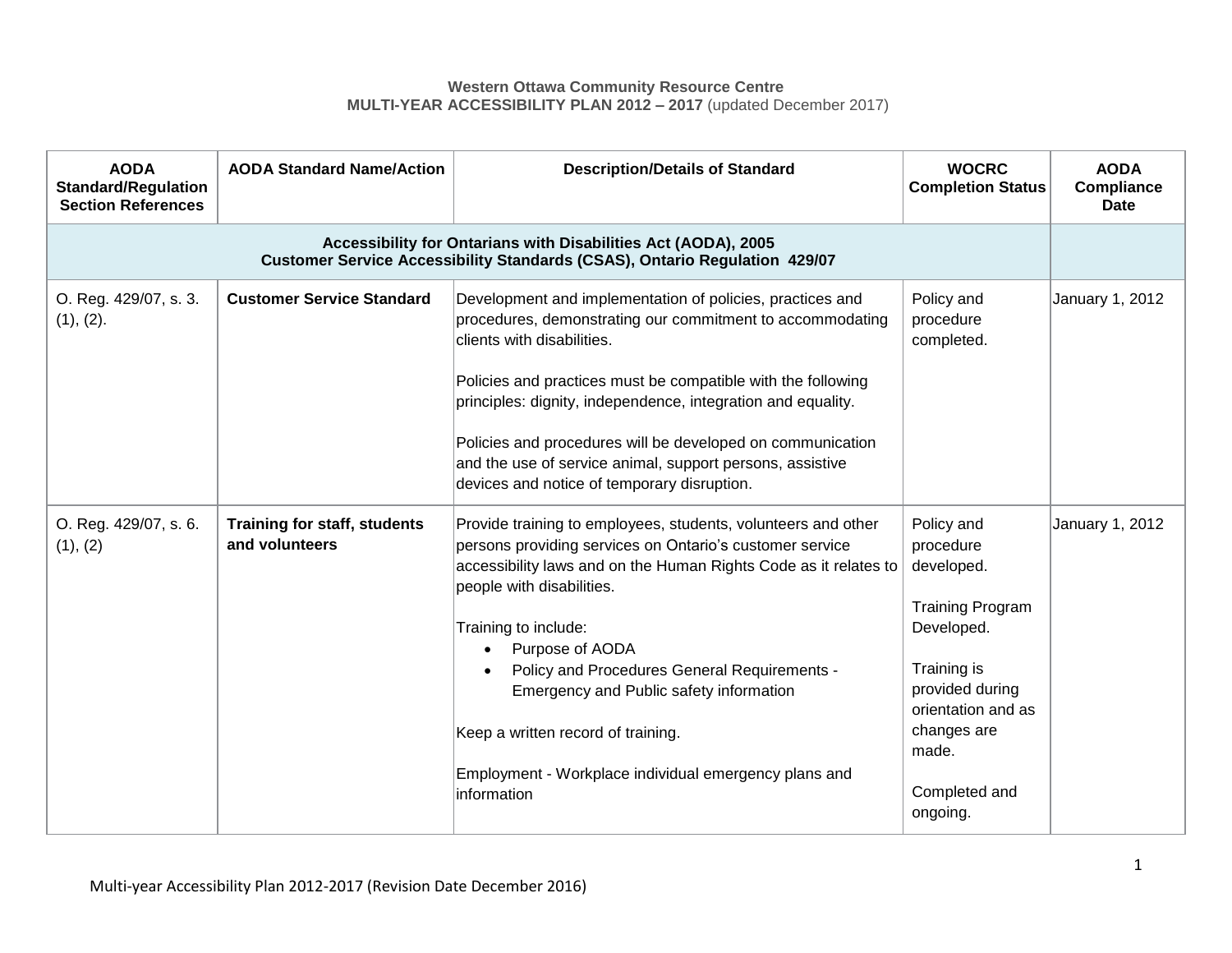| <b>AODA</b><br><b>Standard/Regulation</b><br><b>Section References</b>                                                                             | <b>AODA Standard Name/Action</b>                                | <b>Description/Details of Standard</b>                                                                                                                                                                                                                                                   | <b>WOCRC</b><br><b>Completion Status</b>                                                                                                                            | <b>AODA</b><br><b>Compliance</b><br><b>Date</b>                                                                 |  |
|----------------------------------------------------------------------------------------------------------------------------------------------------|-----------------------------------------------------------------|------------------------------------------------------------------------------------------------------------------------------------------------------------------------------------------------------------------------------------------------------------------------------------------|---------------------------------------------------------------------------------------------------------------------------------------------------------------------|-----------------------------------------------------------------------------------------------------------------|--|
| O. Reg. 191/11, s. 7<br>January 1, 2012                                                                                                            | <b>Create Accessible ways for</b><br>people to provide Feedback | Establish a feedback process for receiving and responding to<br>feedback about the manner in which WOCRC provides goods or<br>services to person with disabilities.<br>The information about the process will be part of the client<br>information package and be posted on our website. | Feedback process<br>is posted on our<br>website.<br>Feedback process<br>is provided to<br>clients as part of<br>the client<br>information<br>package.<br>Completed. | January 1, 2012                                                                                                 |  |
| Accessibility for Ontarians with Disabilities Act (AODA)<br><b>January 1, 2014</b><br>Integrated Accessibility Standards Regulation (IAS-R) 191/11 |                                                                 |                                                                                                                                                                                                                                                                                          |                                                                                                                                                                     |                                                                                                                 |  |
|                                                                                                                                                    |                                                                 | <b>GENERAL</b>                                                                                                                                                                                                                                                                           |                                                                                                                                                                     |                                                                                                                 |  |
| <b>Accessibility Report</b><br>AODA, 2005, c. 11,<br>s.14(1), (2), (3), (4)<br>Amendment to Act<br>O. Reg. 413/12. S. 7.                           | <b>Accessibility Report Filed</b>                               | File Accessibility report demonstrating compliance and<br>commitment to AODA 2005.<br>File IASR Compliance reports by December 31st 2012, 2014,<br>2017 & 2020                                                                                                                           | All Reports have<br>been submitted by<br>the required<br>deadlines so far.                                                                                          | December 31,<br> 2012<br>As of December<br>31, 2014<br>As of December<br>31st, 2017<br>by December 31st<br>2020 |  |
| O. Reg. 191/11, s. 3.<br>(1).                                                                                                                      | <b>Integrated Accessibility</b><br><b>Standards Policies</b>    | Develop, implement and maintain policies governing how the<br>organization achieves or will achieve accessibility.                                                                                                                                                                       | Policies<br>developed.                                                                                                                                              | January 1, 2014                                                                                                 |  |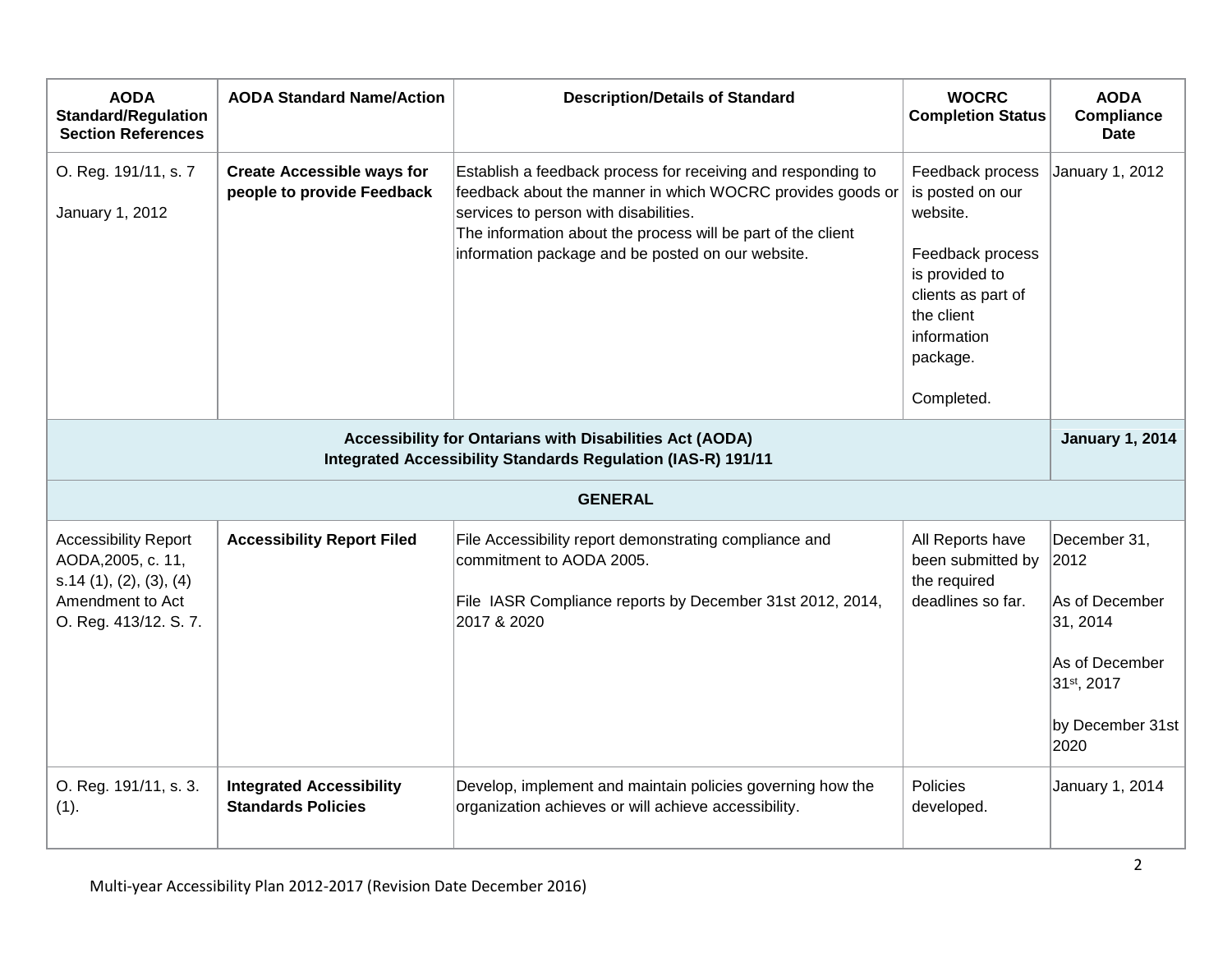| <b>AODA</b><br><b>Standard/Regulation</b><br><b>Section References</b> | <b>AODA Standard Name/Action</b>                         | <b>Description/Details of Standard</b>                                                                                                                                                 | <b>WOCRC</b><br><b>Completion Status</b>                                                                                                        | <b>AODA</b><br>Compliance<br><b>Date</b> |
|------------------------------------------------------------------------|----------------------------------------------------------|----------------------------------------------------------------------------------------------------------------------------------------------------------------------------------------|-------------------------------------------------------------------------------------------------------------------------------------------------|------------------------------------------|
|                                                                        |                                                          | Include a statement of organizational commitment to meet the<br>accessibility needs of persons with disabilities in a timely<br>manner.                                                | Completed.                                                                                                                                      |                                          |
| Multi Year<br>Accessibility Plan<br>O. Reg. 191/11, s. 4.              | <b>Create and Post Multi-Year</b><br>plan on our website | Create Multi-Year accessibility plan and policies and post plan<br>on website.                                                                                                         |                                                                                                                                                 | January 1, 2014                          |
| (1)                                                                    |                                                          | Review and update plan every year. Post updates annually.                                                                                                                              | Ongoing.                                                                                                                                        |                                          |
| January 1, 2014                                                        |                                                          | Review plan every 5 years with input from persons with<br>disabilities.                                                                                                                | To be completed<br>in October 2021.                                                                                                             |                                          |
|                                                                        |                                                          | Documents to be available in an accessible format upon<br>request.                                                                                                                     | As requested.                                                                                                                                   |                                          |
| O. Reg. 191/11, s. 7<br>$(1), (2)$ & $(5).$<br>January 1, 2015         | Provide training for staff,<br>students and volunteers   | Ensure that training is provided on the requirements of the<br>accessibility standards in regards to the AODA and the Human<br>Rights Code as it pertains to people with disabilities. | Completed and<br>ongoing.                                                                                                                       | January 1, 2015                          |
|                                                                        |                                                          | Training shall be appropriate to the duties of employees,<br>volunteers and other persons who provide goods, services or<br>facilities on behalf of the organization.                  | Training programs<br>have been<br>developed with<br>OCSC and is<br>provided during<br>orientation and as<br>regulations or<br>practices change. |                                          |
|                                                                        |                                                          | A record must be maintained of the training provided, including<br>the training dates and the number of people who attended.                                                           | Training<br>certificates printed<br>to verify training is<br>completed.                                                                         |                                          |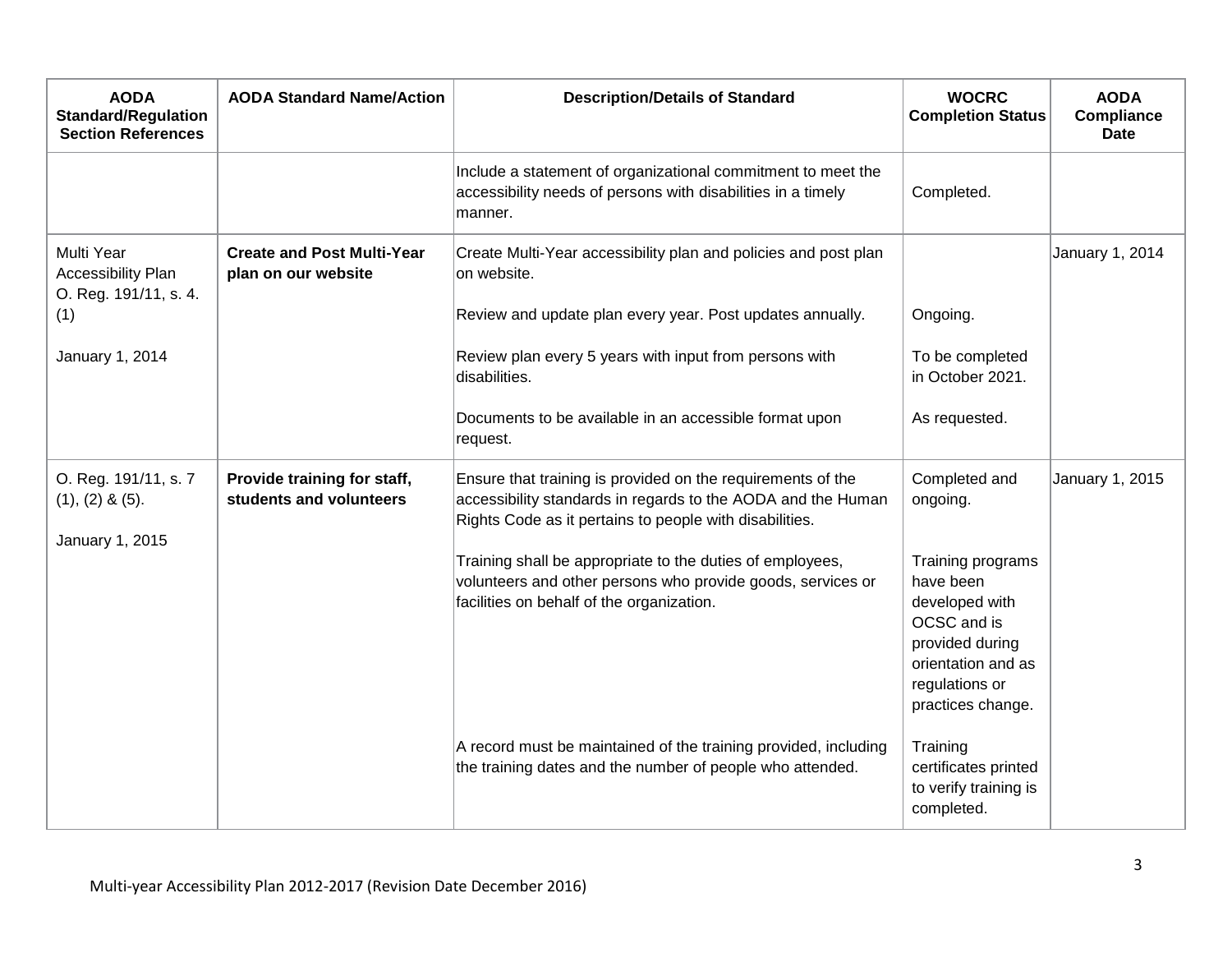| <b>AODA</b><br><b>Standard/Regulation</b><br><b>Section References</b> | <b>AODA Standard Name/Action</b>                                  | <b>Description/Details of Standard</b>                                                                                                                                                                                                                                                                                                                                                                                                                                                                                  | <b>WOCRC</b><br><b>Completion Status</b>                                                             | <b>AODA</b><br>Compliance<br><b>Date</b> |
|------------------------------------------------------------------------|-------------------------------------------------------------------|-------------------------------------------------------------------------------------------------------------------------------------------------------------------------------------------------------------------------------------------------------------------------------------------------------------------------------------------------------------------------------------------------------------------------------------------------------------------------------------------------------------------------|------------------------------------------------------------------------------------------------------|------------------------------------------|
|                                                                        |                                                                   | <b>INFORMATION and COMMUNICATION STANDARDS</b>                                                                                                                                                                                                                                                                                                                                                                                                                                                                          |                                                                                                      |                                          |
| O. Reg. 191/11, s. 13<br>(1), (2)                                      | <b>Emergency Procedure, Plans</b><br>or Public Safety Information | Provide information on emergency procedures, plans, and public<br>safety information in an accessible format or with appropriate<br>communication supports, as soon as practicable, upon request.                                                                                                                                                                                                                                                                                                                       | Provided on<br>request.                                                                              | January 1, 2012                          |
|                                                                        |                                                                   | Education and training is conducted annually on emergency<br>procedures and plans.                                                                                                                                                                                                                                                                                                                                                                                                                                      | <b>Ongoing Annual</b><br>training provided.                                                          |                                          |
|                                                                        |                                                                   | Emergency procedures and plans are also posted for public<br>safety.                                                                                                                                                                                                                                                                                                                                                                                                                                                    |                                                                                                      |                                          |
| O. Reg. 191/11, s. 13<br>(1), (2)                                      | <b>Workplace Emergency</b><br><b>Response Information</b>         | Provide individualized workplace emergency response<br>information to employees who have a disability, if the disability is<br>such that the individualized information is necessary and the<br>employer is aware of the need for accommodation due to the<br>employee's disability.<br>Including but not limited to: what is needed to assist the<br>employee, who will assist the employee, who will report on what<br>is being done.<br>Emergency plan developed and practiced for AODA with<br>volunteers in place. | Developed on as<br>needed basis.<br>All managers have<br>been provided<br>education and<br>training. | January 1, 2012                          |
| O. Reg. 191/11, s. 14                                                  | <b>Accessible Websites and</b><br><b>Web Content</b>              | Make new and refreshed internet websites and web content<br>conform with the World Wide Web Consortium Web Content<br>Accessibility Guidelines (WCAG) 2.0 Level A.                                                                                                                                                                                                                                                                                                                                                      | Our website<br>conforms to the<br>standards.                                                         | January 1, 2014<br>WCAG 2.0 Level A      |
|                                                                        |                                                                   | Make new internet websites and web content conform with the<br>World Wide Web Consortium Web Content Accessibility<br>Guidelines (WCAG) 2.0 Level AA, other than criteria noted in the<br>legislation.                                                                                                                                                                                                                                                                                                                  |                                                                                                      | January 1, 2021-<br>WCAG 2.0 Level<br>AA |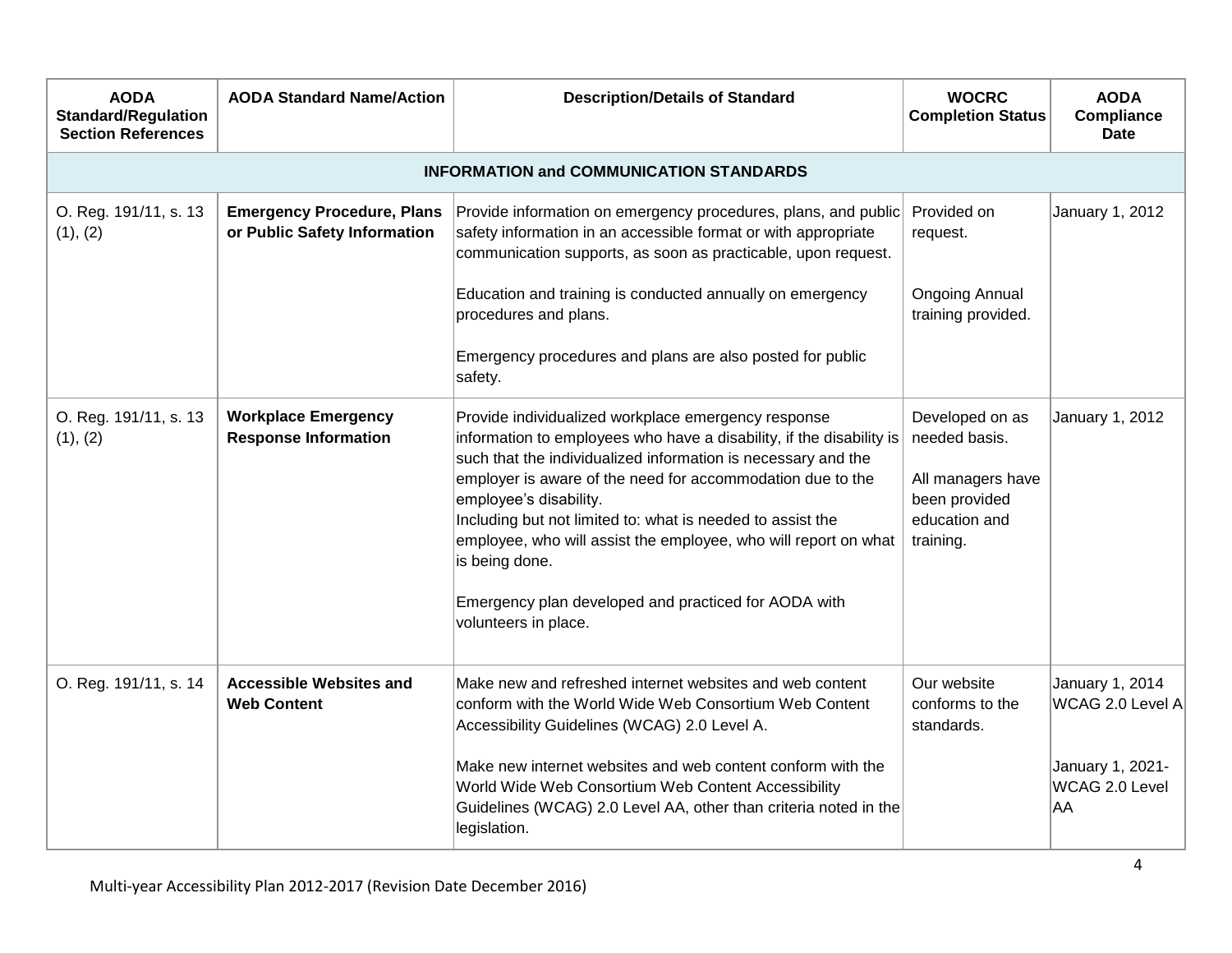| <b>AODA</b><br><b>Standard/Regulation</b><br><b>Section References</b> | <b>AODA Standard Name/Action</b>                        | <b>Description/Details of Standard</b>                                                                                                                                                                                                                                                                                                                                                                                                                                                                                                                                       | <b>WOCRC</b><br><b>Completion Status</b>                                                                                   | <b>AODA</b><br>Compliance<br><b>Date</b> |  |
|------------------------------------------------------------------------|---------------------------------------------------------|------------------------------------------------------------------------------------------------------------------------------------------------------------------------------------------------------------------------------------------------------------------------------------------------------------------------------------------------------------------------------------------------------------------------------------------------------------------------------------------------------------------------------------------------------------------------------|----------------------------------------------------------------------------------------------------------------------------|------------------------------------------|--|
| O. Reg. 191/11, s. 14                                                  | Feedback                                                | Ensure that any process for receiving and responding to<br>feedback is accessible to persons with disabilities by providing<br>or arranging for the provision of accessible formats and<br>communication supports upon request.                                                                                                                                                                                                                                                                                                                                              | Policy developed<br>and posted on<br>website, and<br>provided in client<br>information<br>package.<br>Completed.           | January 1, 2015                          |  |
|                                                                        |                                                         | Accessible formats and supports are to be provided at no cost to<br>the client.                                                                                                                                                                                                                                                                                                                                                                                                                                                                                              |                                                                                                                            |                                          |  |
| O. Reg. 191/11, s. 12                                                  | Accessible Formats and<br><b>Communication Supports</b> | Provision of accessible formats and communication supports for<br>persons with disabilities must be provided or arranged upon<br>request in a timely manner that takes into account the person's<br>accessibility needs due to disability.<br>At a cost that is no more than the regular cost charged to other<br>persons.<br>WOCRC shall consult with the person making the request in<br>determining the suitability of an accessible format or<br>communication support.<br>Notify the public about the availability of accessible formats and<br>communication supports. | Alternate formats<br>and<br>communication<br>supports are<br>available upon<br>request whenever<br>possible.<br>Completed. | January 1, 2016                          |  |
| <b>EMPLOYMENT STANDARDS</b>                                            |                                                         |                                                                                                                                                                                                                                                                                                                                                                                                                                                                                                                                                                              |                                                                                                                            |                                          |  |
| O. Reg. 191/11, s.<br>(22), (23), (24)                                 | <b>Recruitment</b>                                      | Notify internal and external job applicants that accommodation<br>for disabilities will be provided to support their participation in the<br>recruitment process.                                                                                                                                                                                                                                                                                                                                                                                                            | Polices are<br>developed and<br>staff are aware.<br>Completed.                                                             | January 1, 2016                          |  |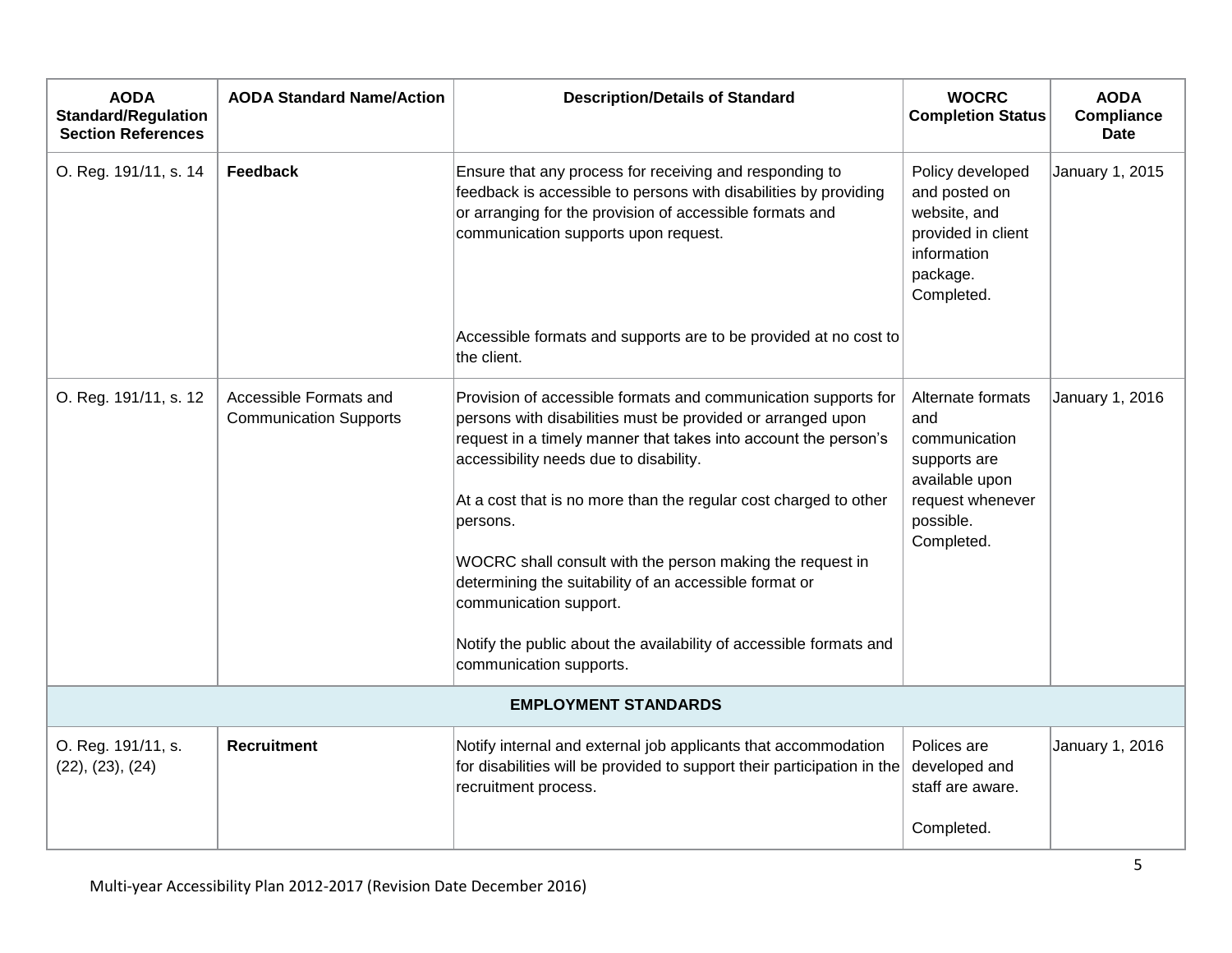| <b>AODA</b><br><b>Standard/Regulation</b><br><b>Section References</b> | <b>AODA Standard Name/Action</b>                | <b>Description/Details of Standard</b>                                                                                                                                                                                                                                                                                                                                                                                                                                                                                                                                                                                                                                                                | <b>WOCRC</b><br><b>Completion Status</b> | <b>AODA</b><br>Compliance<br><b>Date</b> |
|------------------------------------------------------------------------|-------------------------------------------------|-------------------------------------------------------------------------------------------------------------------------------------------------------------------------------------------------------------------------------------------------------------------------------------------------------------------------------------------------------------------------------------------------------------------------------------------------------------------------------------------------------------------------------------------------------------------------------------------------------------------------------------------------------------------------------------------------------|------------------------------------------|------------------------------------------|
|                                                                        |                                                 | Work with the applicant to provide/arrange for the provision of<br>suitable accommodation in a manner that takes into account the<br>applicant's accessibility needs dues to disability.<br>When making offers of employment, HR will notify successful<br>applicants of our policies for accommodating employees with<br>disabilities.                                                                                                                                                                                                                                                                                                                                                               |                                          |                                          |
| O. Reg. 191/11, s.<br>(25)                                             | <b>Informing Employees</b>                      | Inform new and existing employees of the policies for supporting<br>employees with disabilities, including employment-related<br>accommodation for disabilities and when changes are made.                                                                                                                                                                                                                                                                                                                                                                                                                                                                                                            | Completed.                               | September 2017                           |
| O. Reg. 191/11, s.<br>(26)                                             | <b>Accessible Formats</b>                       | Consult with employees with disabilities in order to provide them<br>with the accessible formats and communications supports they<br>require to do their jobs effectively and to be informed of<br>information that is generally available to all employees in the<br>workplace.                                                                                                                                                                                                                                                                                                                                                                                                                      | Completed.                               | September 2017                           |
| O. Reg. 191/11, s.<br>(28)                                             | <b>Individual Accommodation</b><br><b>Plans</b> | Develop written individual accommodation plans for employees<br>with disabilities that include the following components:<br>How an employee requesting accommodation can<br>$\bullet$<br>participate in the development of their plan.<br>How the employee is assessed on an individual basis.<br>Conditions under which we can request an evaluation by<br>an outside expert to assist in determining if<br>accommodation can be achieved and if so how.<br>The way in which an employee can request the<br>$\bullet$<br>participation of a representative from the workplace in<br>the development of the plan.<br>The steps taken to protect the privacy of the employees<br>personal information. | Completed.                               | September 2017                           |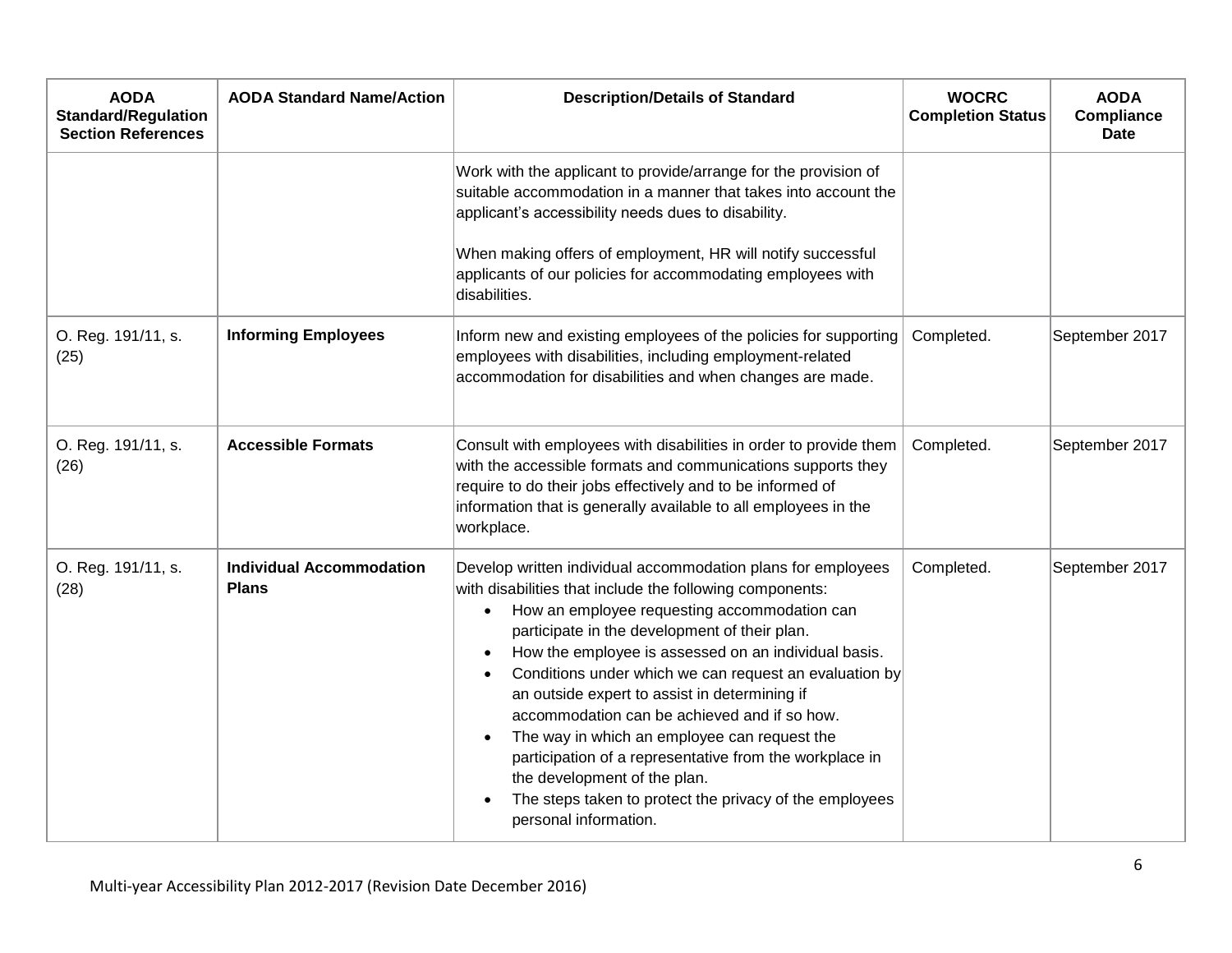| <b>AODA</b><br><b>Standard/Regulation</b><br><b>Section References</b> | <b>AODA Standard Name/Action</b> | <b>Description/Details of Standard</b>                                                                                                                                                                                                                                                                                                                                                              | <b>WOCRC</b><br><b>Completion Status</b>                       | <b>AODA</b><br><b>Compliance</b><br><b>Date</b> |
|------------------------------------------------------------------------|----------------------------------|-----------------------------------------------------------------------------------------------------------------------------------------------------------------------------------------------------------------------------------------------------------------------------------------------------------------------------------------------------------------------------------------------------|----------------------------------------------------------------|-------------------------------------------------|
|                                                                        |                                  | The frequency the plan is reviewed and updated and the<br>$\bullet$<br>manner in how completed.<br>If the plan is denied the way in which the reasons for the<br>$\bullet$<br>denial will be communicated to the employee.<br>The means of providing the individual accommodation<br>$\bullet$<br>plan in a format that takes into account the employee's<br>accessibility needs due to disability. |                                                                |                                                 |
| O. Reg. 191/11, s.<br>(29)                                             | <b>Return to Work Process</b>    | Developed by People Services prior to the employees return to<br>work, outlining the steps we will take to facilitate the employees'<br>return to work.<br>These individual accommodation plans will be used to document<br>the return to work process.                                                                                                                                             | Policies are<br>developed.<br>Need to document<br>the process. | September 2017                                  |
|                                                                        |                                  | Have in place a documented process for supporting employees<br>who return to work after being away for reasons related to their<br>disability.                                                                                                                                                                                                                                                      |                                                                |                                                 |
| O. Reg. 191/11, s.<br>(30)                                             | <b>Performance Management</b>    | Use performance management processes that take into account<br>the accessibility needs of employees with disabilities.                                                                                                                                                                                                                                                                              | Policies are<br>developed.<br>Completed.                       | September 2017                                  |
| O. Reg. 191/11, s.<br>(31)                                             | <b>Career Development</b>        | Take into account the accessibility needs of employees who<br>have disabilities.<br>Provide employees with disabilities with the same opportunities<br>to advance within the organization.                                                                                                                                                                                                          | Policies are<br>developed.<br>Completed.                       | September 2017                                  |
| O. Reg. 191/11, s.<br>(32)                                             | Redeployment                     | Consider the accessibility needs of employees with disabilities<br>before moving them to other positions, so that employees can<br>continue to have their accommodation needs met.                                                                                                                                                                                                                  | Policies are<br>developed.<br>Completed.                       | September 2017                                  |